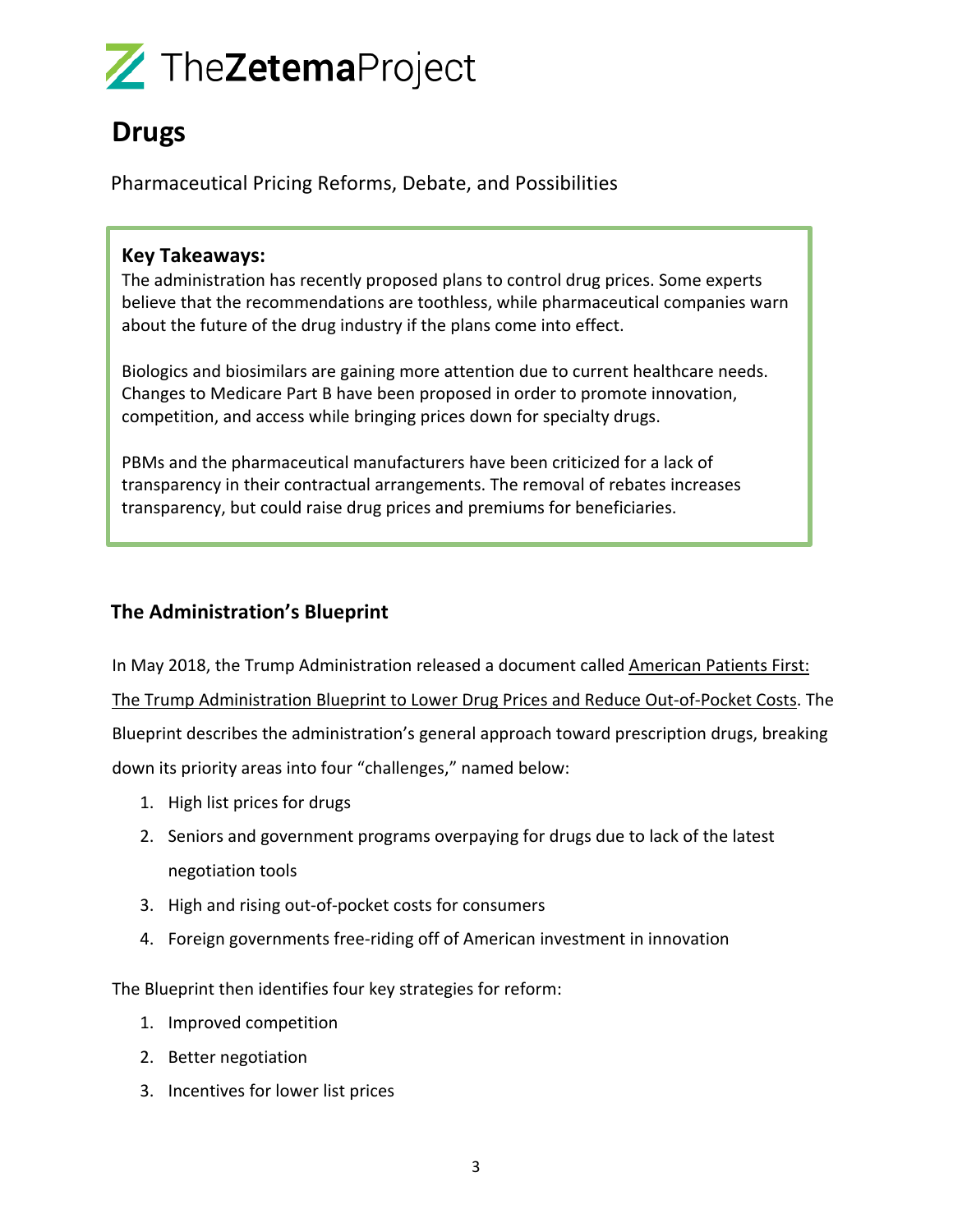### TheZetemaProject

4. Lowering out-of-pocket costs

Finally, the Blueprint breaks down its approach into two phases:

- 1. Actions the President may direct HHS to take immediately
- 2. Actions HHS is actively considering, on which feedback is being solicited

Pharmaceutical Research and Manufacturers of America (PhRMA), the group representing many of the companies under scrutiny, responded to the release of the Blueprint with a list of comments to which they hoped the Department of Health and Human Services would respond. PhRMA suggested that some of the changes would ultimately harm patients. Examples of PhRMA's position included the arguments that:

- Rebates create an opaque supply chain and should be eliminated or reformed
- Medicare Part D should be protected and improved by strengthening out-of-pocket protections, maintaining current formulary protections, and continuing current treatment of coverage gap discounts in the calculation of true out-of-pocket spending
- The administration should address trade practices, including negotiating and enforcing stronger trade agreements and ensuring foreign government pricing and reimbursement policies are transparent and do not condone compulsory licensing
- The 340B Program be reformed
- The administration issue an Anti-Kickback Statute safe harbor for value-based arrangements and clarify the rules for the reporting of Medicaid best price
- Medicare Part B should be protected from reforms such as moving coverage of medicines from Part B to Part D, limits on patients' access to the full range of treatment options, and the implementation of a competitive acquisition program
- The administration should maintain the cap on Medicaid rebates
- The mandated disclosure of list prices in direct-to-consumer ads would not benefit patients as they are often not the prices insurers pay and are generally not a good indicator of what patients will pay at the pharmacy counter.